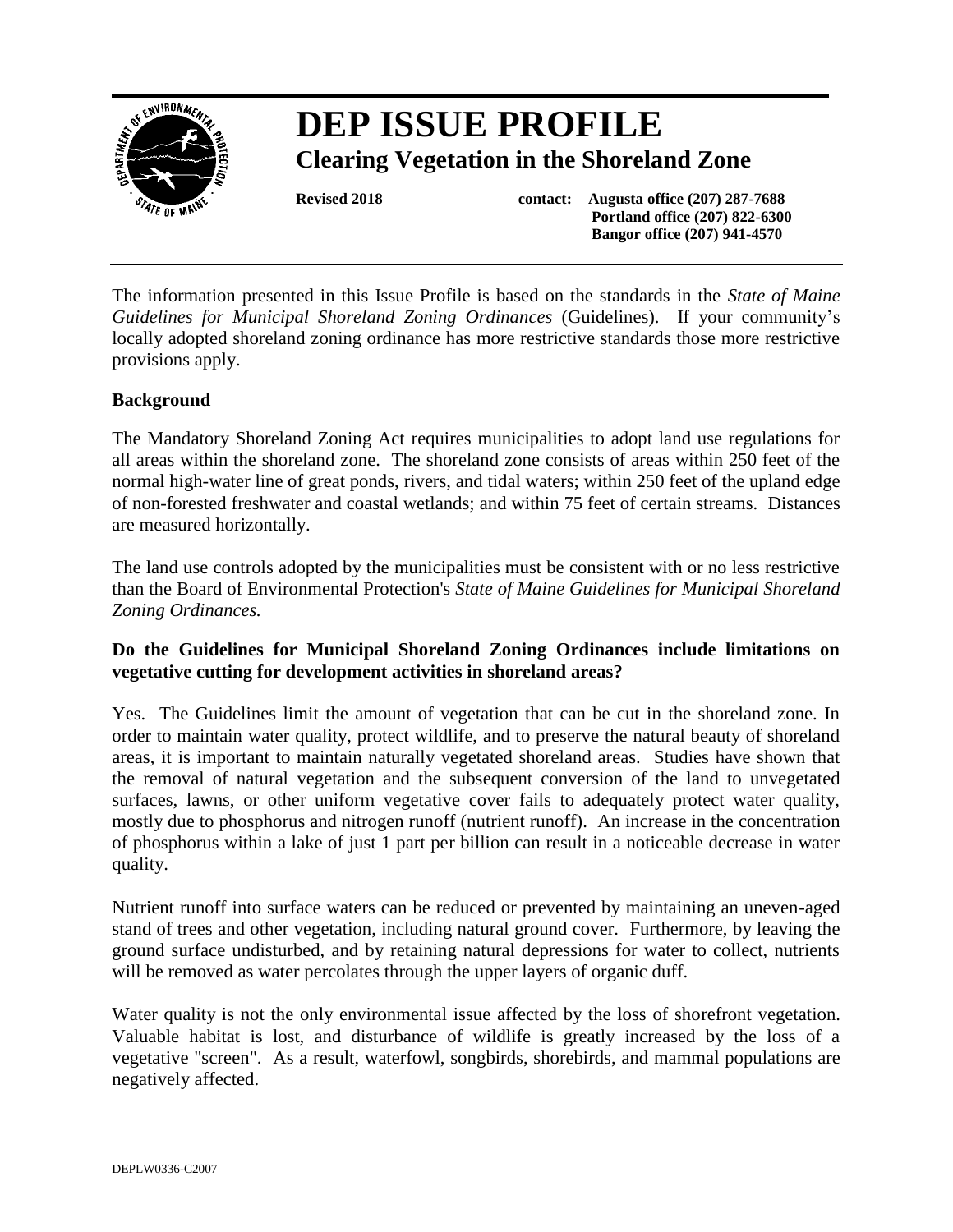Although natural beauty is a rather subjective term, most will agree that a Maine coast or inland waterbody with excessive removal of trees and other natural vegetation is not in the best interest of the people of Maine.

#### **What are the restrictions on clearing of vegetation in the shoreland zone?**

Generally, in the first 75 feet from the normal high-water line or the upland edge of a wetland, 40% percent of the volume of trees four inches or more in diameter, measured at 4 1/2 feet above ground level can be removed in any ten year period, although no "clear-cut openings" (openings in the forest canopy greater than 250 square feet) are permitted. The cutting must be done such that a well-distributed stand of trees and other vegetation remains. This area is commonly referred to as the buffer strip. Adjacent to great ponds and rivers flowing to great ponds, the buffer strip extends for a distance of 100 feet from the normal high-water line.

Beyond the buffer strip, vegetative cutting limitations are less restrictive. In this area cleared openings are permitted provided that such clearings do not exceed 25% of the lot area, or ten thousand square feet, whichever is greater. In total, however, no more than 40% of the volume of trees can be removed in any 10-year period from the shoreland zone.

#### **Do the Department's Guidelines define a "well-distributed stand of trees and other vegetation"?**

The Department's Guidelines define a well-distributed stand of trees and other vegetation by a "point system". This system, which assigns values to trees down to two (2) inches in diameter, requires a certain total value of trees be maintained in each 25-foot by 50-foot square rectangular (1250 square feet) area within the buffer strip.

The tree values are based on tree diameters and are as follows:

| Diameter of Tree at 4-1/2 feet | Points                |
|--------------------------------|-----------------------|
| Above Ground Level (inches)    |                       |
| $2 - 4$ inches                 | 1                     |
| $4 - 8$ inches                 | $\mathcal{D}_{\cdot}$ |
| $8 - 12$ inches                | 4                     |
| 12 inches or greater           | 8                     |

Adjacent to great ponds, and rivers and streams flowing to great ponds, a rating score of 24 or more points must be maintained. Adjacent to other water bodies, tributary streams, and wetlands, a "well-distributed stand of trees and other vegetation" is defined as maintaining a minimum rating score of 16 per 25-foot by 50-foot rectangular area. The point system was created to provide a more enforceable standard for tree cutting activities within the buffer strip.

As an example of the above rating system, adjacent to a great pond, if a 25-foot x 50-foot plot contains three (3) trees between 2 and 4 inches in diameter, three (3) trees between 4 and 8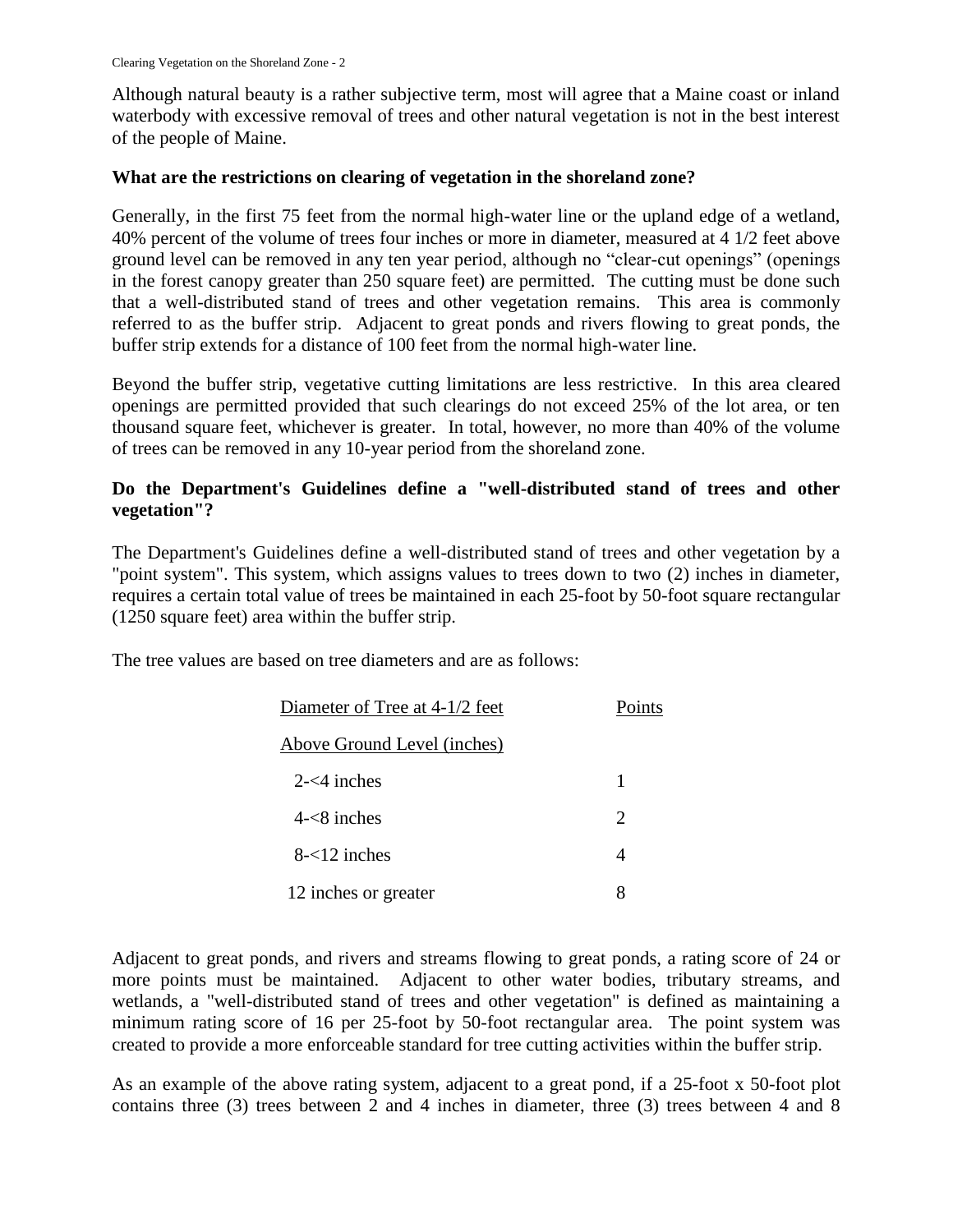inches in diameter, three (3) trees between 8 and 12 inches in diameter, and here (3) trees over 12 inches in diameter, the rating score is:

 $(3x1) + (3x2) + (3x4) + (3x8) = 45$  points

Thus, the 25-foot by 50-foot plot contains trees totaling 45 points. Trees totaling 21 points  $(45 21 = 24$ ) may be removed from the plot provided that no cleared opening is created. The figure below is just one example of allowable cutting under the point system.



NOTE: Some municipalities have a "point system" based on 25-foot by 25-foot plots, rather than 25-foot by 50-foot plots. In those cases the required number of "points" that must be retained is half that required for the larger plots.

#### **Is the cutting of vegetation less than 2 inches in diameter limited?**

Yes. State law prohibits new cleared openings from being created within the buffer area. If removal of vegetation less than two inches in diameter will create cleared openings, enough vegetation must be retained to prevent the creation of such openings. Also, if five saplings less than 2 inches in diameter do not exist in a 25-foot by 50-foot plot, no woody stems less than two (2) inches in diameter can be removed until five saplings are recruited into the plot. Furthermore, in order to protect water quality, vegetation less than three (3) feet in height and other groundcover must be maintained within the buffer strip.